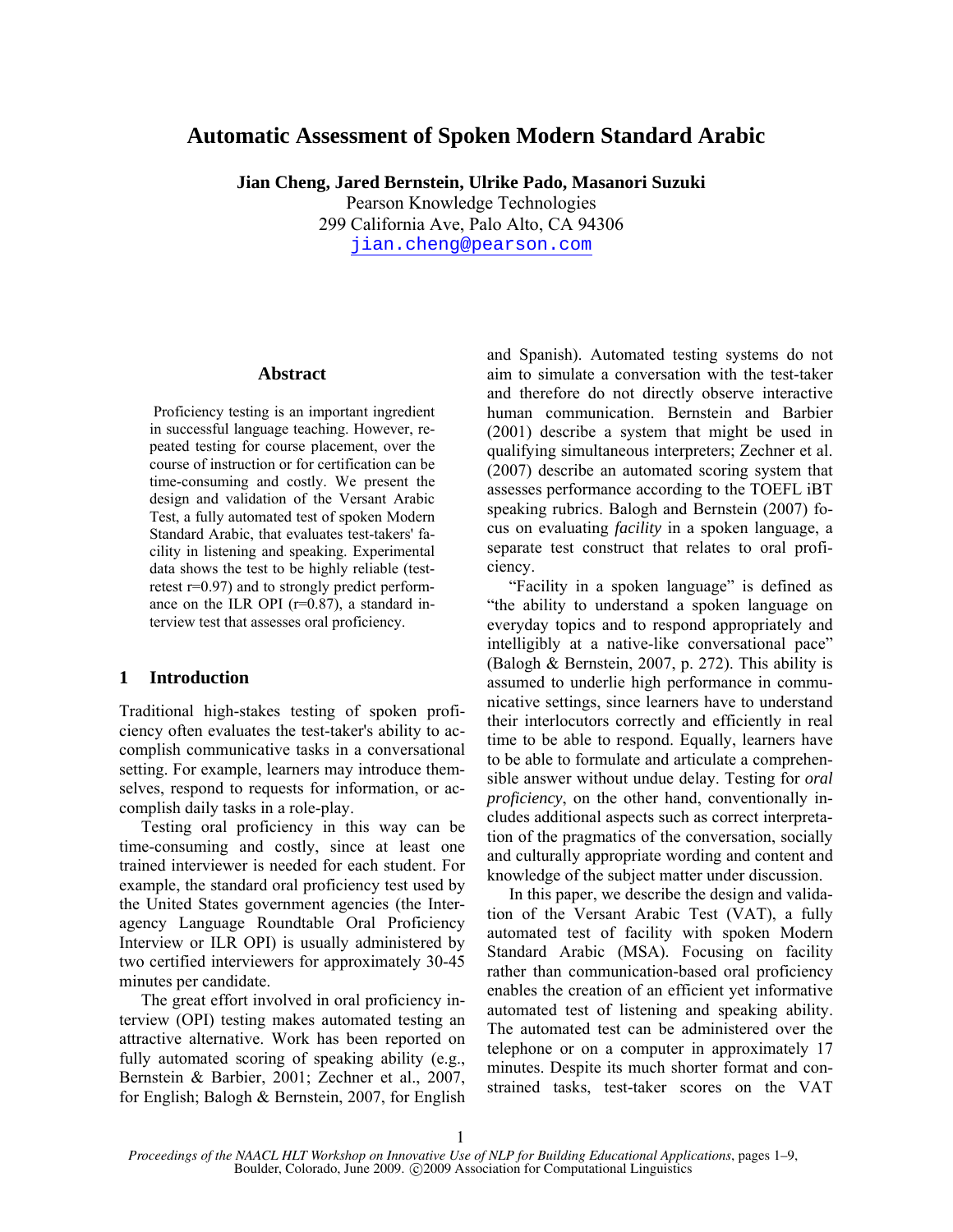strongly correspond to their scores from an ILR Oral Proficiency Interview.

The paper is structured as follows: After reviewing related work, we describe Modern Standard Arabic and introduce the test construct (i.e., what the test is intended to measure) in detail (Section 3). We then describe the structure and development of the VAT in Section 4 and present evidence for its reliability and validity in Section 5.

## **2 Related Work**

The use of automatic speech recognition appeared earliest in pronunciation tutoring systems in the field of language learning. Examples include SRI's AUTOGRADER (Bernstein et al., 1990), the CMU FLUENCY system (Eskenazi, 1996; Eskenazi & Hansma, 1998) and SRI's commercial EduSpeak system (Franco et al., 2000). In such systems, learner speech is typically evaluated by comparing features like phone duration, spectral characteristics of phones and rate-of-speech to a model of native speaker performances. Systems evaluate learners' pronunciation and give some feedback.

Automated measurement of more comprehensive speaking and listening ability was first reported by Townshend et al. (1998), describing the early PhonePass test development at Ordinate. The PhonePass tests returned five diagnostic scores, including reading fluency, repeat fluency and listening vocabulary. Ordinate's Spoken Spanish Test also included automatically scored passage retellings that used an adapted form of latent semantic analysis to estimate vocabulary scores.

More recently at ETS, Zechner et al. (2007) describe experiments in automatic scoring of testtaker responses in a TOEFL iBT practice environment, focusing mostly on fluency features. Zechner and Xi (2008) report work on similar algorithms to score item types with varying degrees of response predictability, including items with a very restricted range of possible answers (e.g., reading aloud) as well as item types with progressively less restricted answers (e.g., describing a picture − relatively predictable, or stating an opinion − less predictable). The scoring mechanism in Zechner and Xi (2008) employs features such as the average number of word types or silences for fluency estimation, the ASR HMM log-likelihood for pronunciation or a vector-based similarity measure to assess vocabulary and content. Zechner and Xi present correlations of machine scores with human scores for two tasks: r=0.50 for an opinion task and r=0.69 for picture description, which are comparable to the modest human rater agreement figures in this data.

Balogh and Bernstein (2007) describe operational automated tests of spoken Spanish and English that return an overall ability score and four diagnostic subscores (sentence mastery, vocabulary, fluency, pronunciation). The tests measure a learner's facility in listening to and speaking a foreign language. The facility construct can be tested by observing performance on many kinds of tasks that elicit responses in real time with varying, but generally high, predictability. More predictable items have two important advantages: As with domain restricted speech recognition tasks in general, the recognition of response content is more accurate, but a higher precision scoring system is also possible as an independent effect beyond the greater recognition accuracy. Scoring is based on features like word stress, segmental form, latency or rate of speaking for the fluency and pronunciation subscores, and on response fidelity with expected responses for the two content subscores. Balogh and Bernstein report that their tests are highly reliable (r>0.95 for both English and Spanish) and that test scores strongly predict human ratings of oral proficiency based on Common European Framework of Reference language ability descriptors (r=0.88 English, r=0.90 Spanish).

## **3 Versant Arabic Test: Facility in Modern Standard Arabic**

We describe a fully operational test of spoken MSA that follows the tests described in Balogh and Bernstein (2007) in structure and method, and in using the facility construct. There are two important dimensions to the test's construct: One is the definition of what comprises MSA, and the other the definition of facility.

## **3.1 Target Language: Modern Standard Arabic**

Modern Standard Arabic is a non-colloquial language used throughout the Arabic-speaking world for writing and in spoken communication within public, literary, and educational settings. It differs from the colloquial dialects of Arabic that are spoken in the countries of North Africa and the Mid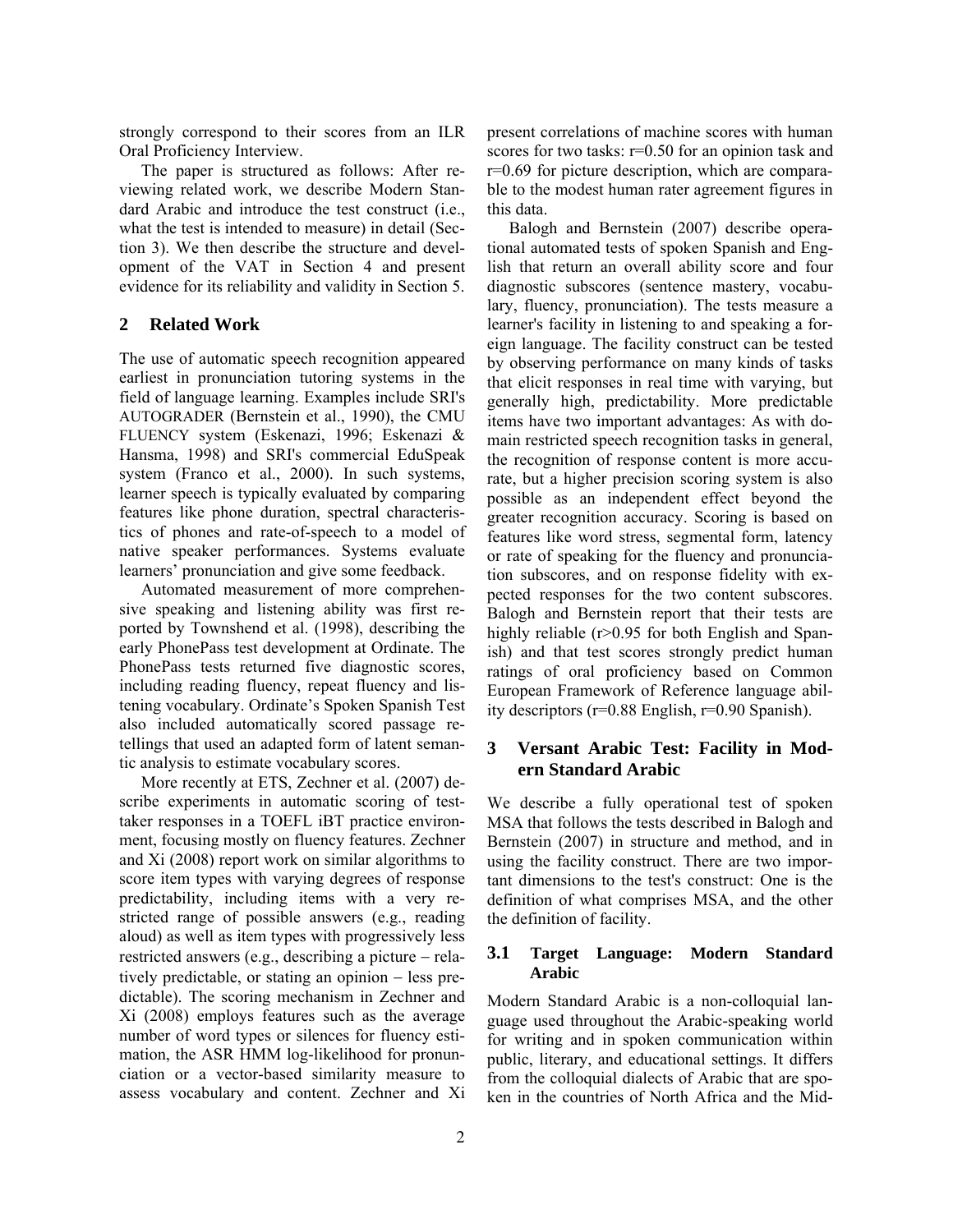dle East in lexicon and in syntax, for example in the use of explicit case and mood marking.

Written MSA can be identified by its specific syntactic style and lexical forms. However, since all short vowels are omitted in normal printed material, the word-final short vowels indicating case and mood are provided by the speaker, even when reading MSA aloud. This means that a text that is syntactically and lexically MSA can be read in a way that exhibits features of the regional dialect of the speaker if case and mood vowels are omitted or phonemes are realized in regional pronunciations. Also, a speaker's dialectal and educational background may influence the choice of lexical items and syntactic structures in spontaneous speech. The MSA spoken on radio and television in the Arab world therefore shows a significant variation of syntax, phonology, and lexicon.

### **3.2 Facility**

We define *facility* in spoken MSA as the ability to understand and speak contemporary MSA as it is used in international communication for broadcast, for commerce, and for professional collaboration. Listening and speaking skills are assessed by observing test-taker performance on spoken tasks that demand understanding a spoken prompt, and formulating and articulating a response in real time.

Success on the real-time language tasks depends on whether the test-taker can process spoken material efficiently. Automaticity is an important underlying factor in such efficient language processing (Cutler, 2003). Automaticity is the ability to access and retrieve lexical items, to build phrases and clause structures, and to articulate responses without conscious attention to the linguistic code (Cutler, 2003; Jescheniak et al., 2003; Levelt, 2001). If processing is automatic, the listener/speaker can focus on the communicative content rather than on how the language code is structured. Latency and pace of the spoken response can be seen as partial manifestation of the test-taker's automaticity.

Unlike the oral proficiency construct that coordinates with the structure and scoring of OPI tests, the facility construct does not extend to social skills, higher cognitive functions (e.g., persuasion), or world knowledge. However, we show below that test scores for language facility predict almost all of the reliable variance in test scores for an interview-based test of language and communication.

### **4 Versant Arabic Test**

The VAT consists of five tasks with a total of 69 items. Four diagnostic subscores as well as an overall score are returned. Test administration and scoring is fully automated and utilizes speech processing technology to estimate features of the speech signal and extract response content.

## **4.1 Test Design**

The VAT items were designed to represent core syntactic constructions of MSA and probe a wide range of ability levels. To make sure that the VAT items used realistic language structures, texts were adapted from spontaneous spoken utterances found in international televised broadcasts with the vocabulary altered to contain common words that a learner of Arabic may have encountered.

Four educated native Arabic speakers wrote the items and five dialectically distinct native Arabic speakers (Arabic linguist/teachers) independently reviewed the items for correctness and appropriateness of content. Finally, fifteen educated native Arabic speakers (eight men and seven women) from seven different countries recorded the vetted items at a conversational pace, providing a range of native accents and MSA speaking styles in the item prompts.

### **4.2 Test Tasks and Structure**

The VAT has five task types that are arranged in six sections (Parts A through F): Readings, Repeats (presented in two sections), Short Answer Questions, Sentence Builds, and Passage Retellings. These item types provide multiple, fully independent measures that underlie facility with spoken MSA, including phonological fluency, sentence construction and comprehension, passive and active vocabulary use, and pronunciation of rhythmic and segmental units.

**Part A: Reading (6 items)** In this task, testtakers read six (out of eight) printed sentences, one at a time, in the order requested by the examiner voice. Reading items are printed in Arabic script with short vowels indicated as they would be in a basal school reader. Test-takers have the opportunity to familiarize themselves with the reading items before the test begins. The sentences are relatively simple in structure and vocabulary, so they can be read easily and fluently by people edu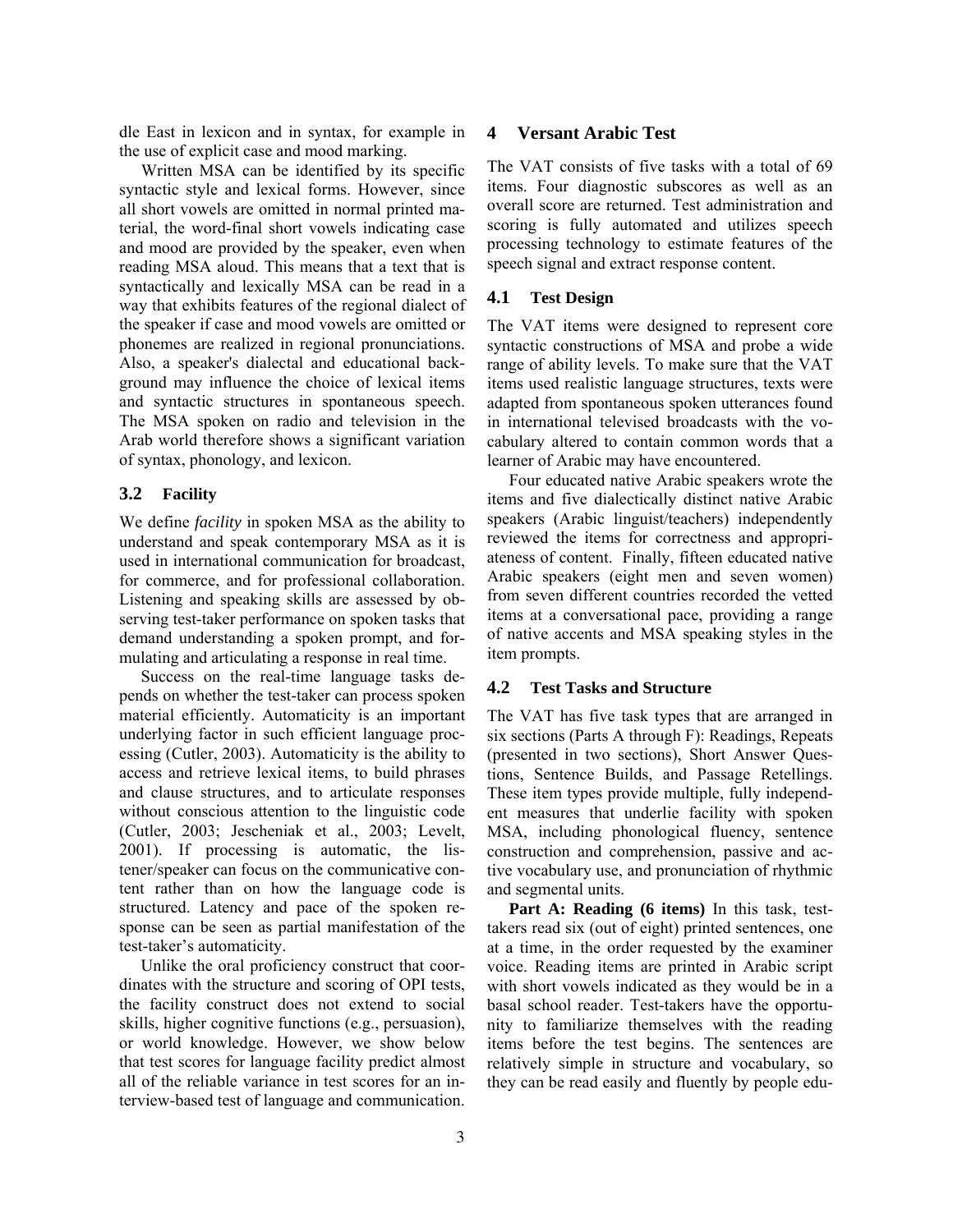cated in MSA. For test-takers with little facility in spoken Arabic but with some reading skills, this task provides samples of pronunciation and oral rea ding fluency.

and more advanced language skills – particularly aut omaticity with phrase and clause structures. **Parts B and E: Repeats (2x15 items)** Testtakers hear sentences and are asked to repeat them verbatim. The sentences were recorded by native speakers of Arabic at a conversational pace. Sentences range in length from three words to at most twelve words, although few items are longer than nine words. To repeat a sentence longer than about seven syllables, the test-taker has to recognize the words as produced in a continuous stream of speech (Miller & Isard, 1963). Generally, the ability to repeat material is constrained by the size of the linguistic unit that a person can process in an automatic or nearly automatic fashion. The ability to repeat longer and longer items indicates more

in phonological and syntactic context, infer the dem and proposition and formulate the answer. **Part C: Short Answer Questions (20 items)** Test-takers listen to spoken questions in MSA and answer each question with a single word or short phrase. Each question asks for basic information or requires simple inferences based on time, sequence, number, lexical content, or logic. The questions are designed not to presume any specialist knowledge of specific facts of Arabic culture or other subject matter. An English example<sup>1</sup> of a Short Answer Question would be "*Do you get milk from a bottle or a newspaper?*" To answer the questions, the test-taker needs to identify the words

**Part D: Sentence Building (10 items)** Testtakers are presented with three short phrases. The phrases are presented in a random order (excluding the original, naturally occurring phrase order), and the test-taker is asked to respond with a reasonable sentence that comprises exactly the three given phrases. An English example would be a prompt of "*was reading - my mother - her favorite magazine*", with the correct response: "*My mother was reading her favorite magazine*." In this task, the test-taker has to understand the possible meanings of each phrase and know how the phrases might be combined with the other phrasal material, both with regard to syntax and semantics. The length and complexity of the sentence that can be built is

in verbal working memory (e.g., a syllable, a word or a multi-word phrase). constrained by the size of the linguistic units with which the test-taker represents the prompt phrases

tional samples of spontaneous speech. Currently, this task is not automatically scored in this test. **Part F: Passage Retelling (3 items)** In this final task, test-takers listen to a spoken passage (usually a story) and then are asked to retell the passage in their own words. Test-takers are encouraged to retell as much of the passage as they can, including the situation, characters, actions and ending. The passages are from 19 to 50 words long. Passage Retellings require listening comprehension of extended speech and also provide addi-

## **4.3 Test Administration**

large item pool. Scores are available online within a few minutes after the test is completed. Administration of the test takes about 17 minutes and the test can be taken over the phone or via a computer. A single examiner voice presents all the spoken instructions in either English or Arabic and all the spoken instructions are also printed verbatim on a test paper or displayed on the computer screen. Test items are presented in Arabic by native speaker voices that are distinct from the examiner voice. Each test administration contains 69 items selected by a stratified random draw from a

### **4.4 Scoring Dimensions**

dimensions of facility with spoken MSA. The subscores are The VAT provides four diagnostic subscores that indicate the test-taker's ability profile over various

- and producing MSA phrases and clauses in *Sentence Mastery*: Understanding, recalling, complete sentences.
- spoken in continuous sentence context and *Vocabulary*: Understanding common words producing such words as needed.
- timing when constructing, reading and re-*Fluency*: Appropriate rhythm, phrasing and peating sentences.
- els, and lexical stress in a native-like manner *Pronunciation*: Producing consonants, vowin sentence context.

l

<sup>&</sup>lt;sup>1</sup> See Pearson (2009) for Arabic example items.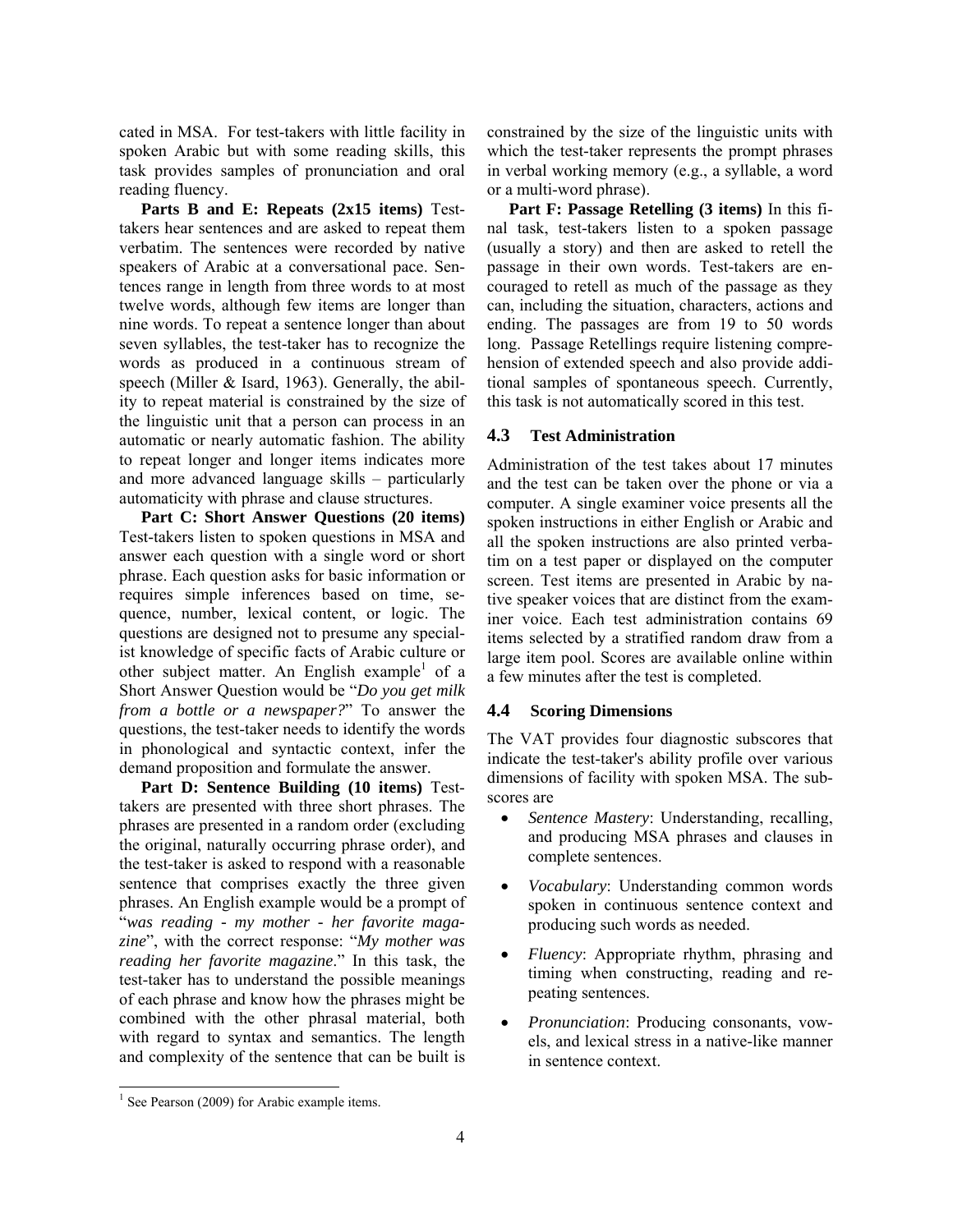The VAT also reports an Overall score, which is a weighted average of the four subscores (Sen tence Mastery contributes 30%, Vocabulary 20%, Fluency 30%, and Pronunciation 20%).

### **4.5 Automated Scoring**

The VAT's automated scoring system was trained on native and non-native responses to the test items as well as human ability judgments.

test administrations included in the concurrent val idation study (cf. Section 5 below) were ex-**Data Collection** For the development of the VAT, a total of 246 hours of speech in response to the test items was collected from natives and learners and was transcribed by educated native speakers of Arabic. Subsets of the response data were also rated for proficiency. Three trained native speakers produced about 7,500 judgments for each of the Fluency and the Pronunciation subscores (on a scale from 1-6, with 0 indicating missing data). The raters agreed well with one another at r≈0.8  $(r=0.79$  for Pronunciation,  $r=0.83$  for Fluency). All cluded from the training of the scoring system.

speech. The expected response networks for each ite m were induced from the transcriptions of native **Automatic Speech Recognition** Recognition is performed by an HMM-based recognizer built using the HTK toolkit (Young et al., 2000). Threestate triphone acoustic models were trained on 130 hours of non-native and 116 hours of native MSA and non-native responses.

wo rds from which phonemic representations were Since standard written Arabic does not mark short vowels, the pronunciation and meaning of written words is often ambiguous and words do not show case and mood markings. This is a challenge to Arabic ASR, since it complicates the creation of pronunciation dictionaries that link a word's sound to its written form. Words were represented with their fully voweled pronunciation (cf., Vergyri et al., 2008; Soltau et al., 2007). We relied on handcorrected automatic diacritization of the standard written transcriptions to create fully-voweled automatically created.

The orthographic transcript of a test-taker utterance in standard, unvoweled form is still ambiguous with regard to the actual words uttered, since the same consonant string can have different meanings depending on the vowels that are inserted. Moreover, the different words written in this way are usually semantically related, making them po-

internal comparison of target answers with obser ved test-taker utterances since the target protentially confusable for language learners. Therefore, for system development, we transcribed words with full vowel marks whenever a vowel change would cause a change of meaning. This partial voweling procedure deviates from the standard way of writing, but it facilitated systemnunciation was made explicit.

words inserted, deleted, or substituted by the candid ate), and the presence or absence of expected **Scoring Methods** The Sentence Mastery and Vocabulary scores are derived from the accuracy of the test-taker's response (in terms of number of words in correct sequences, respectively.

combination of these features. The non-linear mo del is trained on feature values and human The Fluency and Pronunciation subscores are calculated by measuring the latency of the response, the rate of speaking, the position and length of pauses, the stress and segmental forms of the words, and the pronunciation of the segments in the words within their lexical and phrasal context. The final subscores are based on a non-linear judgments for native and non-native speech.

Mastery is derived from Repeat and Sentence Building items and Vocabulary is based on responses to the Short Answer Questions. Figure 1 shows how each subscore draws on responses from the different task types to yield a stable estimate of test-taker ability. The Pronunciation score is estimated from responses to Reading, Repeat and Sentence Build items. The Fluency score uses the same set of responses as for Pronunciation, but a different set of acoustic features are extracted and combined in the score. Sentence

#### **5 Evaluation**

condition for validity, since inconsistent measureme nts cannot support inferences that would justify For any test to be meaningful, two properties are crucial: *Reliability* and *validity*. Reliability represents how consistent and replicable the test scores are. Validity represents the extent to which one can justify making certain inferences or decisions on the basis of test scores. Reliability is a necessary real-world decision making.

To investigate the reliability and the validity of the VAT, a concurrent validation study was conducted in which a group of test-takers took both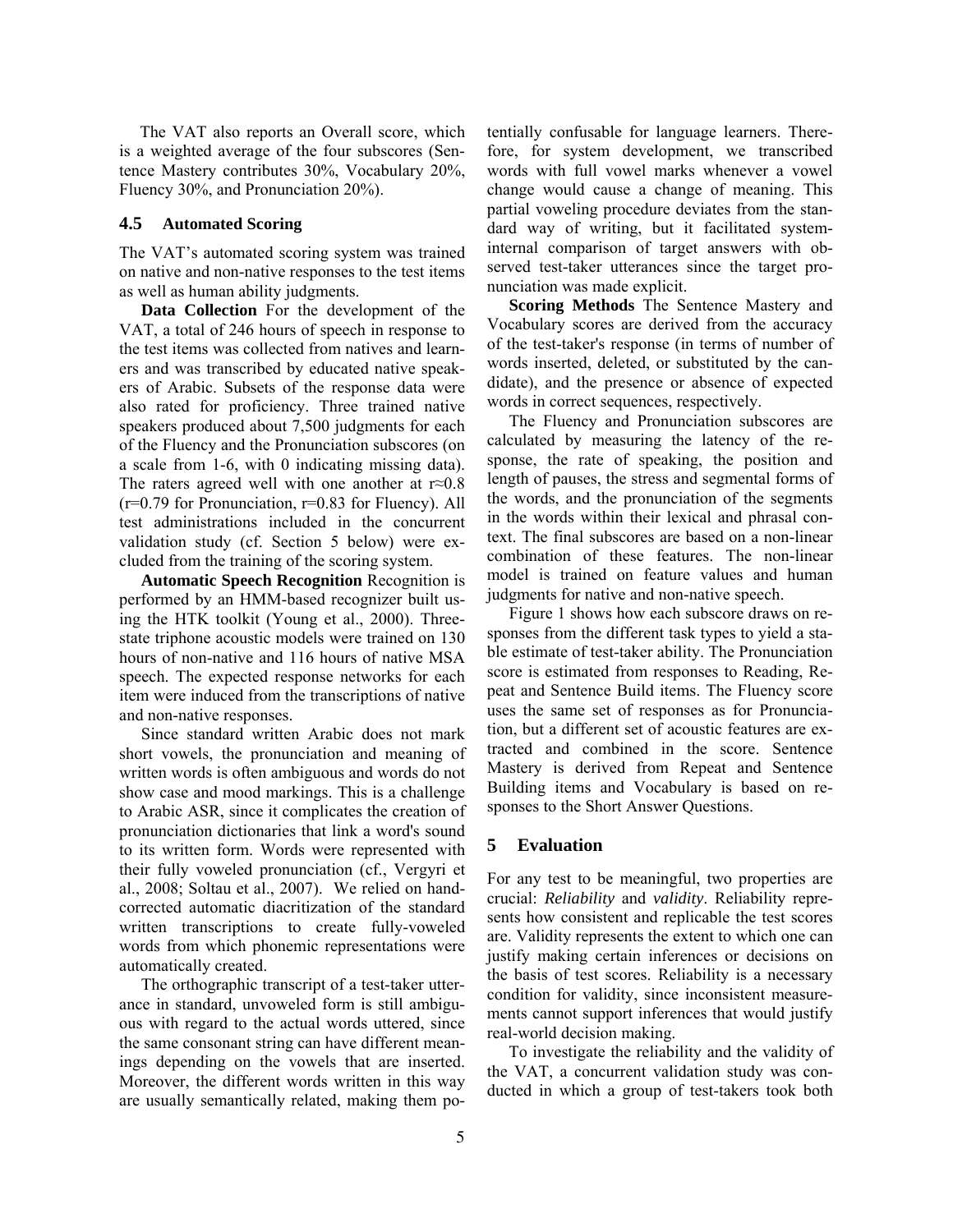

Figure 1: Relation of subscores to item types.

the VAT and the ILR OPI. If the VAT scores are comparable to scores from a reliable traditional measure of oral proficiency in MSA, this will be a piece of evidence that the VAT indeed captures important aspects of test-takers' abilities in using spoken MSA.

As additional evidence to establish the validity of the VAT, we examined the performance of the native and non-native speaker groups. Since the test claims to measure facility in understanding and speaking MSA, most educated native speakers should do quite well on the test, whereas the scores of the non-native test-takers should spread out according to their ability level. Furthermore, one would also expect that educated native speakers would perform equally well regardless of specific national dialect backgrounds and no important score differences among different national groups of educated native speakers should be observed.

### **5.1 Concurrent Validation Study**

communicative functioning in the target language. Th e OPI test construct is therefore different from **ILR OPIs.** The ILR Oral Proficiency Interview is a well-established test of spoken language performance, and serves as the standard evaluation tool used by United States government agencies (see www.govtilr.org). The test is a structured interview that elicits spoken performances that are graded according to the ILR skill levels. These levels describe the test-taker's ability in terms of that of the VAT, which measures facility with spoken Arabic, and not communicative ability, as such.

sample, at least 20 test-takers were learning Arabic at a college in the U.S., and at least 11 were graduates from the Center for Arabic Studies Abroad **Concurrent Sample.** A total of 118 test-takers (112 non-natives and six Arabic natives) took two VATs and two ILR OPIs. Each test-taker completed all four tests within a 15 day window. The mean age of the test-takers was 27 years old  $(SD =$ 7) and the male-to-female split was 60-to-58. Of the non-native speakers in this concurrent testing program. Nine test-takers were recruited at a language school in Cairo, Egypt, and the remainder were current or former students of Arabic recruited in the US.

age inter-rater correlation between one rater and the average score given by the other two raters Seven active government-certified oral proficiency interviewers conducted the ILR OPIs over the telephone. Each OPI was administered by two interviewers who submitted the performance ratings independently after each interview. The averadministering the same test-taker's other interview was 0.90.

The test scores used in the concurrent study are the VAT Overall score, reported here in a range from 10 to 90, and the ILR OPI scores with levels  $\{0, 0+, 1, 1+, 2, 2+, 3, 3+, 4, 4+, 5\}^2$ .

### **5.2 Reliability**

Since each test-taker took the VAT twice, we can estimate the VAT's reliability using the test-retest method (e.g., Crocker & Algina, 1986: 133). The

l

<sup>&</sup>lt;sup>2</sup> All plus ratings (e.g., 1+, 2+, etc) were converted with 0.5 (e.g, 1.5, 2.5, etc) in the analysis reported in this paper.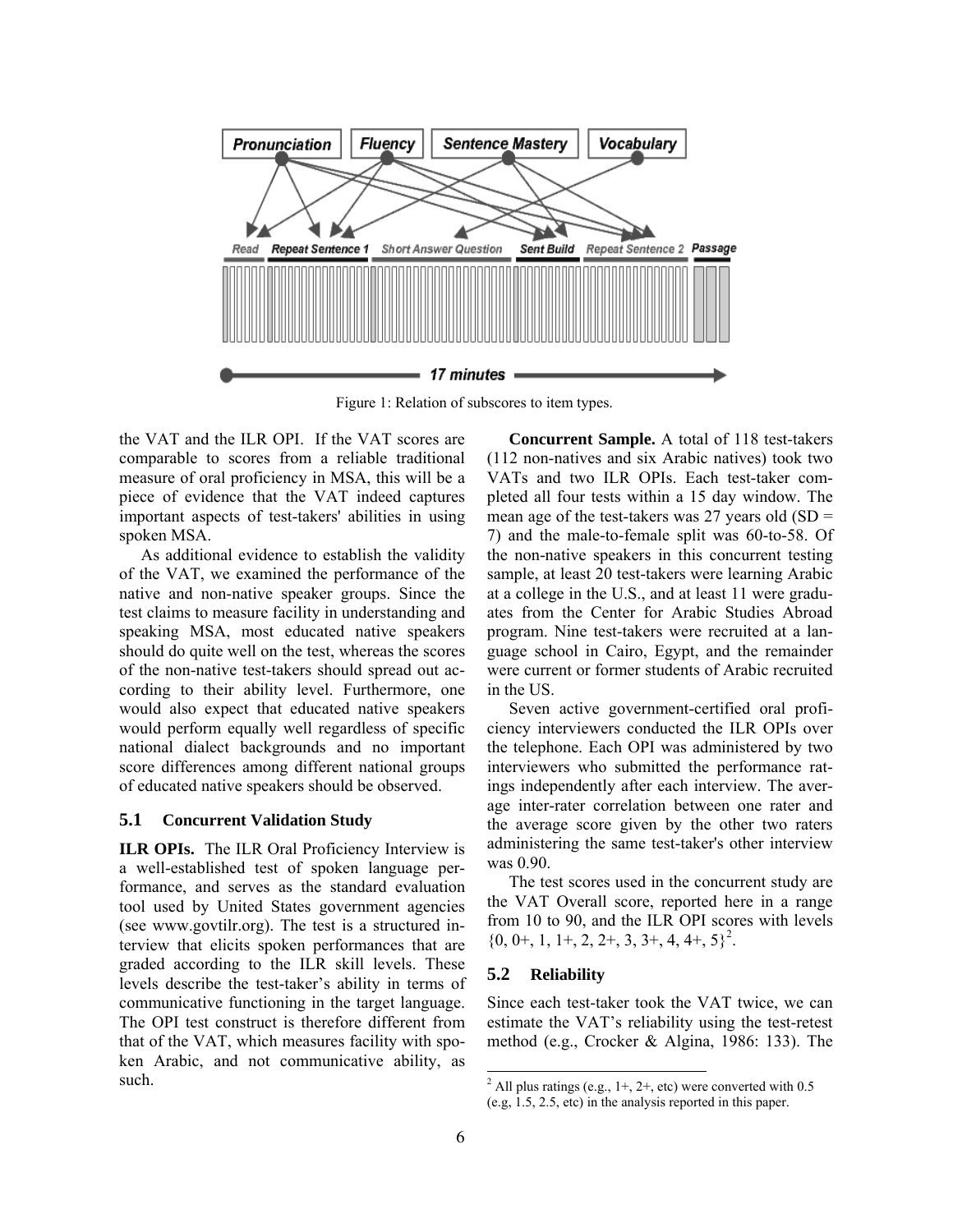correlation between the scores from the first administration and the scores from the second admi nistration was found to be at r=0.97, indicating high reliability of the VAT test. The scores from one test administration explain  $0.97^2 = 94\%$  of the score variance in another test administration to the same group of test-takers.

strations. The OPI scores are reliable at  $r=0.91$ (th us 83% of the variance in the test scores are We also compute the reliability of the ILR OPI scores for each test taker by correlating the averages of the ratings for each of the two test adminishared by the scores of another administration). This indicates that the OPI procedure implemented in the validation study was relatively consistent.

### **5.3 Validity**

Evidence here for VAT score validity comes from two sources: the prediction of ILR OPI scores (assumed for now to be valid) and the performance distribution of native and non-native test takers.

**Prediction of ILR OPI Test Scores.** For the comparison of the VAT to the ILR OPI, a scaled average OPI score was computed for each testtaker from all the available ILR OPI ratings. The scaling was performed using a computer program, FACETS, which takes into account rater severity and test-taker ability and therefore produces a fairer estimate than a simple average (Linacre et al., 1990; Linacre, 2003).

Figure 2 is a scatterplot of the ILR OPI scores and VAT scores for the concurrent validation sample (N=118). IRT scaling of the ILR scores allows a mapping of the scaled OPI scores and the VAT scores onto the original OPI levels, which are given on the inside of the plot axes. The correlation coefficient of the two test scores is r=0.87. This is roughly in the same range as both the ILR OPI reliability and the average ILR OPI inter-rater correlation. The test scores on the VAT account for 76% of the variation in the ILR OPI scores (in contrast to 83% accounted for by another ILR OPI test administration and 81% accounted for by one other ILR OPI interviewer).

the interview-based test of oral proficiency in MSA. This is one form of confirming evidence that the VAT captures important aspects of MSA speaking and listening ability. The VAT accounts for most of the variance in

The close correspondence of the VAT scores with ILR OPI scores, despite the difference in con-



Figure 2: Test-takers' ILR OPI scores as a function of VAT scores (r=0.87; N=118).

struct, may come about because candidates easily transfer basic social and communicative skills acquired in their native language, as long as they are able to correctly and efficiently process (i.e., comprehend and produce) the second language. Also, highly proficient learners have most likely acquired their skills at least to some extent in social interaction with native speakers of their second language and therefore know how to interact appropriately.

**Group Performance.** Finally, we examine the score distributions for different groups of testtakers to investigate whether three basic expectations are met:

- Native speakers all perform well, while nonnatives show a range of ability levels
- Non-native speakers spread widely across the scoring scale (the test can distinguish well between a range of non-native ability levels)
- dict native performance) • Native speakers from different countries perform similarly (national origin does not pre-

We compare the score distributions of test-taker groups in the training data set, which contains 1309 native and 1337 non-native tests. For each test in the data set, an Overall score is computed by the trained scoring system on the basis of the recorded responses. Figure 3 presents cumulative distribution functions of the VAT overall scores, showing for each score which percentage of testtakers performs at or below that level. This figure compares two speaker groups: Educated native speakers of Arabic and learners of Arabic. The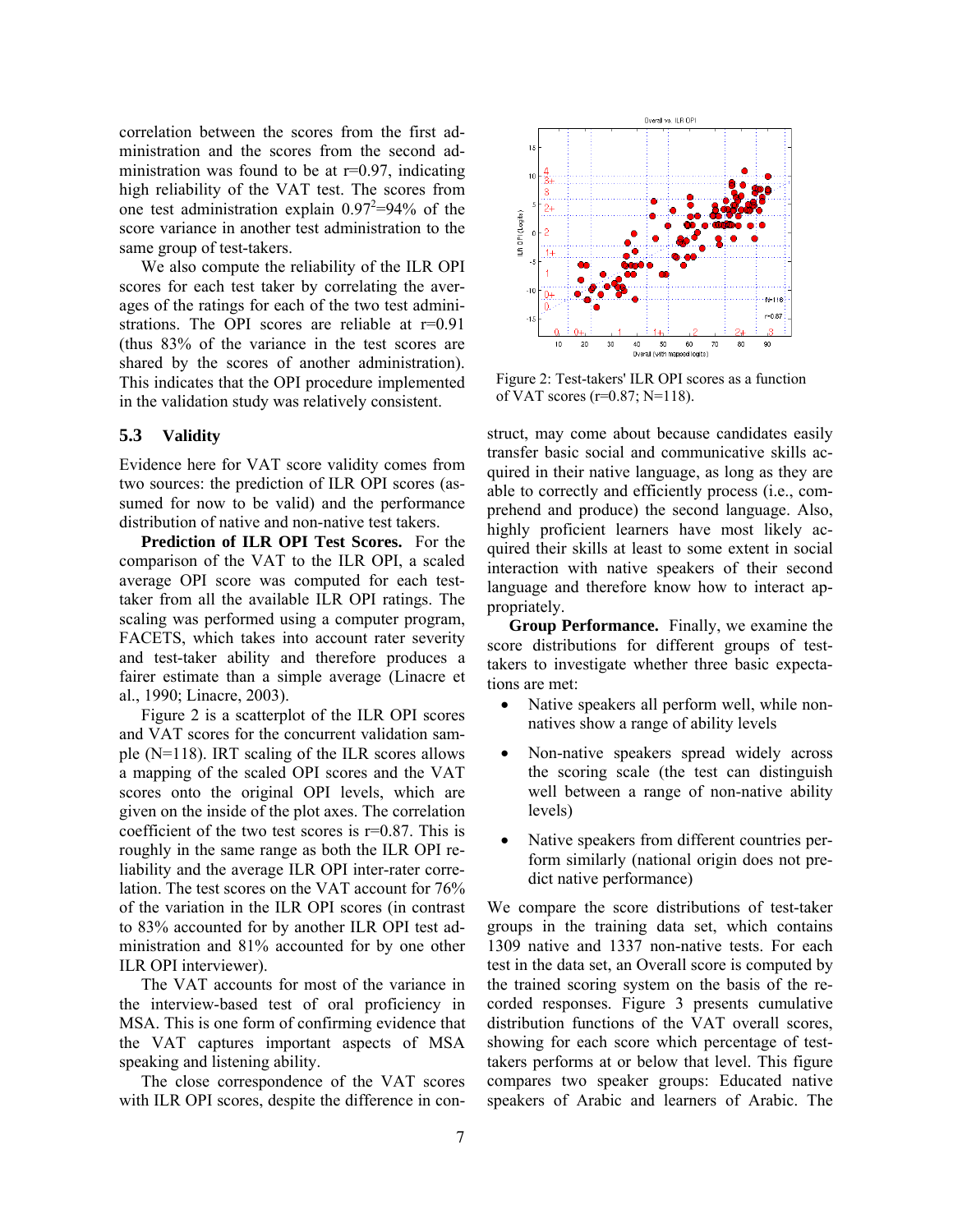

Figure 3: Score distributions for native and nonnative speakers.

score distributions of the native speakers and the learner sample are clearly different. For example, fewer than 5% of the native speakers score below 70, while fewer than 10% of the learners score

above 70. Further, the shape of the learner curve indicates a wide distribution of scores, suggesting that the VAT discriminates well in the range of abilities of learners of Arabic as a foreign language.

Yemeni speakers are indistinguishable. The Moroccan speakers are slightly separate from the other native speakers, but only a negligible number of them scores lower than 70, a score that less than 10% of learners achieve. This finding supports the notion that the VAT scores reflect a speaker's facility in spoken MSA, irrespective of the speaker's country of origin. Figure 4 is also a cumulative distribution functions, but it shows score distributions for native speakers by country of origin (showing only countries with at least 40 test-takers). The curves for Egyptian, Syrian, Iraqi, Palestinian, Saudi and

### **6 Conclusion**

We have presented an automatically scored test of facility with spoken Modern Standard Arabic (MSA). The test yields an ability profile over four subscores, Fluency and Pronunciation (manner-ofspeaking) as well as Sentence Mastery and Vocabulary (content), and generates a single Overall score as the weighted average of the subscores. We have presented data from a validation study with native and non-native test-takers that shows the VAT to be highly reliable (test-retest r=0.97). We also have presented validity evidence for justifying



Figure 4: Score distributions for native speakers of different countries of origin.

the use of VAT scores as a measure of oral proficiency in MSA. While educated native speakers of Arabic can score high on the test regardless of their country of origin because they all possess high facility in spoken MSA, learners of Arabic score differently according to their ability levels; the VAT test scores account for most of the variance in the interview-based ILR OPI for MSA, indicating that the VAT captures a major feature of oral proficiency.

In summary, the empirical validation data suggests that the VAT can be an efficient, practical alternative to interview-based proficiency testing in many settings, and that VAT scores can be used to inform decisions in which a person's listening and speaking ability in Modern Standard Arabic should play a part.

### **Acknowledgments**

The reported work was conducted under contract W912SU-06-P-0041 from the U.S. Dept. of the Army. The authors thank Andy Freeman for providing diacritic markings, and to Waheed Samy, Naima Bousofara Omar, Eli Andrews, Mohamed Al-Saffar, Nazir Kikhia, Rula Kikhia, and Linda Istanbulli for support with item development and data collection/transcription in Arabic.